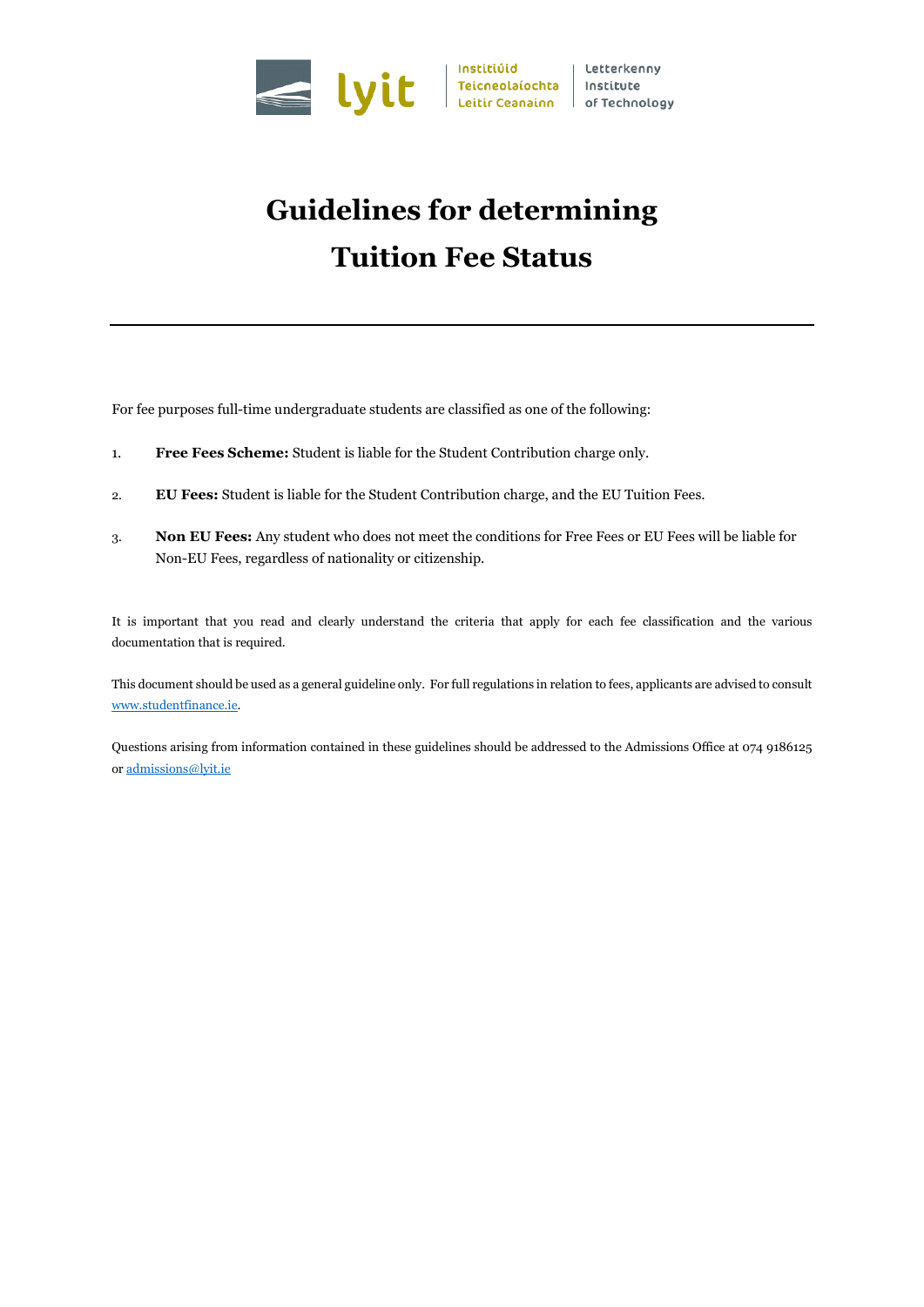## **1. Free Fees Scheme**

In order to qualify for the Free Fees Scheme, applicants must satisfy (a), (b) and (c) below:

#### **(a) Nationality**

Students must belong to one of the following categories:

- **a** are EU/EEA or Swiss Nationals
- have **official refugee status** in the Republic of Ireland.
- are **Family members of a refugee** who are granted permission by the Minister for Justice and Law Reform to enter and reside in the State
- **have permission to remain** in the State as a family member of an EU/EEA/Swiss citizen and have the classification "4EUFam" on their GNIB card
- **have been granted Humanitarian Leave to Remain** in the State under any enactment
- be a person in respect of whom the Minister for Justice and Law Reform has granted **permission to remain** following a determination not to make a deportation order
- **have been granted <b>permission to remain** under section 49 of the International Protection Act 2015
- are a **programme Refugee** as defined in section 59 of the International Protection Act 2015
- are granted **subsidiary protection status** under section 47(4) of the International Protection Act 2015

#### **AND**

#### **(b) Residency**

- Students must have been ordinarily resident in the EU/EEA/Swiss Confederation for a minimum of 3 of the 5 years prior to commencing a programme in LYIT.
	- o Students who have **Official Refugee Status** will have the time spent from date of official lodgement of application papers included for the purpose of meeting the 3 years requirement
	- o Residency for **Family members of a Refugee** commences from the date of issue of their GNIB card

#### **AND**

| Degree/Postgraduate             | Persons who hold an undergraduate Honours Degree or Postgraduate                      |
|---------------------------------|---------------------------------------------------------------------------------------|
| Graduates                       | Qualification do not qualify for Free Fees                                            |
| <b>Students</b><br>who<br>have  | If a student has been awarded a level 6 or level 7 qualification and wishes to        |
| completed and been awarded      | progress to a higher level, they may be entitled to free fees for their first attempt |
| a Level 6 Higher Certificate or | at the 'add on' years necessary to complete the higher level qualification.           |
| Level 7 Ordinary Degree         |                                                                                       |
| Students who have attended a    | Persons who have attended a Level 8 course in the past five years, and have not       |
| Level 8 programme               | completed the course, will be liable for all fees for the equivalent period that      |
|                                 | they attended, in respect of a further programme of study.                            |
| Students who have attended      | Persons who have attended more than the first year of a Higher Certificate            |
| but have not completed a        | (Level 6) or Ordinary Degree (Level 7) in the past five years, and have not           |
| Level 6 or 7 programme          | completed the course, will be liable for all fees for the equivalent period that      |
|                                 | they attended in respect of a further programme of study.                             |

#### **Notes**

(i) Students who qualify for free fees under the Free Fees Scheme will receive funding for their tuition fees, upto the default number of credits for the award of the degree (e.g. 180 or 240 credits)

- (ii) Repeat fees are not covered under the Free Fees Scheme, unless in exceptional circumstances e.g certified serious illness.
- (iii) Part-time programmes are not covered under the Free Fees Scheme
- (iv) Applicants may apply for a "Change of Nationality" during the course of their studies. See section 5 below.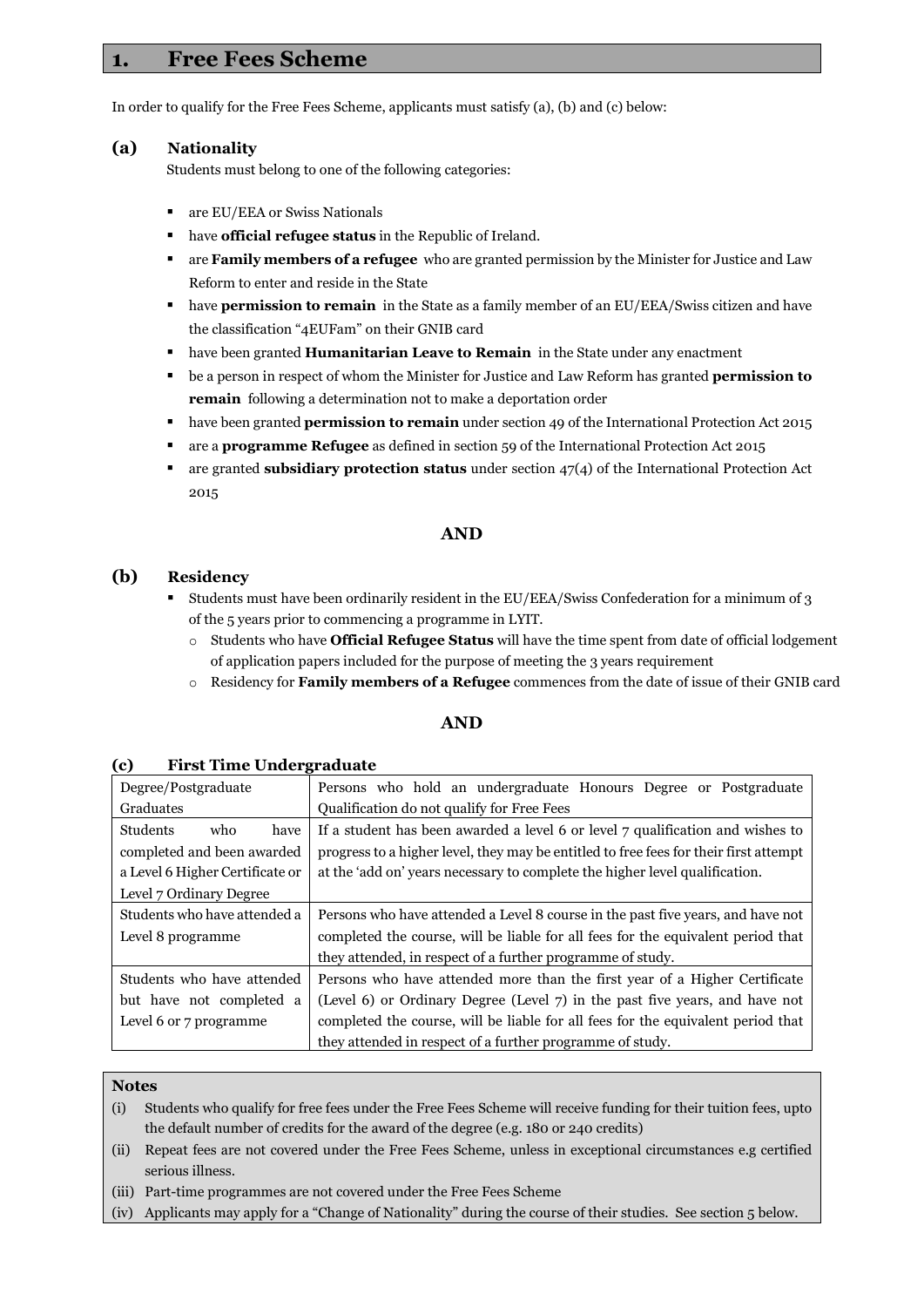## **2. EU Fees**

If a student does not qualify for free fees, they may be eligible for the EU fees. Applicants must satisfy (a) and (b) below:

#### **(a) Nationality**

Students must belong to one of the following categories:

- are EU/EEA or Swiss Nationals
- have **official refugee status** in the Republic of Ireland.
- are **Family members of a refugee** who are granted permission by the Minister for Justice and Law Reform to enter and reside in the State
- **have permission to remain** in the State as a family member of an EU/EEA/Swiss citizen and have the classification "4EUFam" on their GNIB card
- have been granted **Humanitarian Leave to Remain** in the State under any enactment
- be a person in respect of whom the Minister for Justice and Law Reform has granted **permission to remain** following a determination not to make a deportation order
- **have been granted <b>permission to remain** under section 49 of the International Protection Act 2015
- are a **programme Refugee** as defined in section 59 of the International Protection Act 2015
- are granted **subsidiary protection status** under section 47(4) of the International Protection Act 2015

#### **AND**

#### **(b) Residency**

Students must belong to one of the following categories:

- **•** have been ordinarily resident in the EU/EEA/Swiss Confederation for a minimum of 3 of the 5 years prior to commencing a programme in LYIT.
	- o Students who have **Official Refugee Status** will have the time spent from date of official lodgement of application papers included for the purpose of meeting the 3 years requirement
	- o Residency for **Family members of a Refugee** commences from the date of issue of their GNIB card
- have received a least five academic years of study (primary or post-primary) in the EU/EEA/Swiss Confederation and have no previous third level attendance.

#### **Notes**

Where a student does not meet the Nationality or Residency requirement they may be deemed eligible for EU Fee status if their principal residence for tax purposes was in the EU/EEA/Swiss Confederation as follows:

- (a) **Applicants aged 23 or over on 1 September of year of entry to a programme:** Applicants must have been resident as a tax-payer (that is - principal residence for the purpose of taxation) in the EU/EEA/Swiss Confederation for three of the five years prior to commencing a programme
- (b) **Applicants aged under 23 on 1 September of year of entry to a programme:** Parent(s) must have been resident as tax-payer(s) (that is - principal residence for the purpose of taxation) in the EU/EEA/Switzerland for three of the five years prior to the applicant commencing a programme **AND** the applicant must have been ordinarily resident in the EU/EEA/ Swiss Confederation for three of the five years prior to commencing a programme

## **3. Non EU Fees**

If a student does not qualify for EU fees, they will be liable for Non EU fees.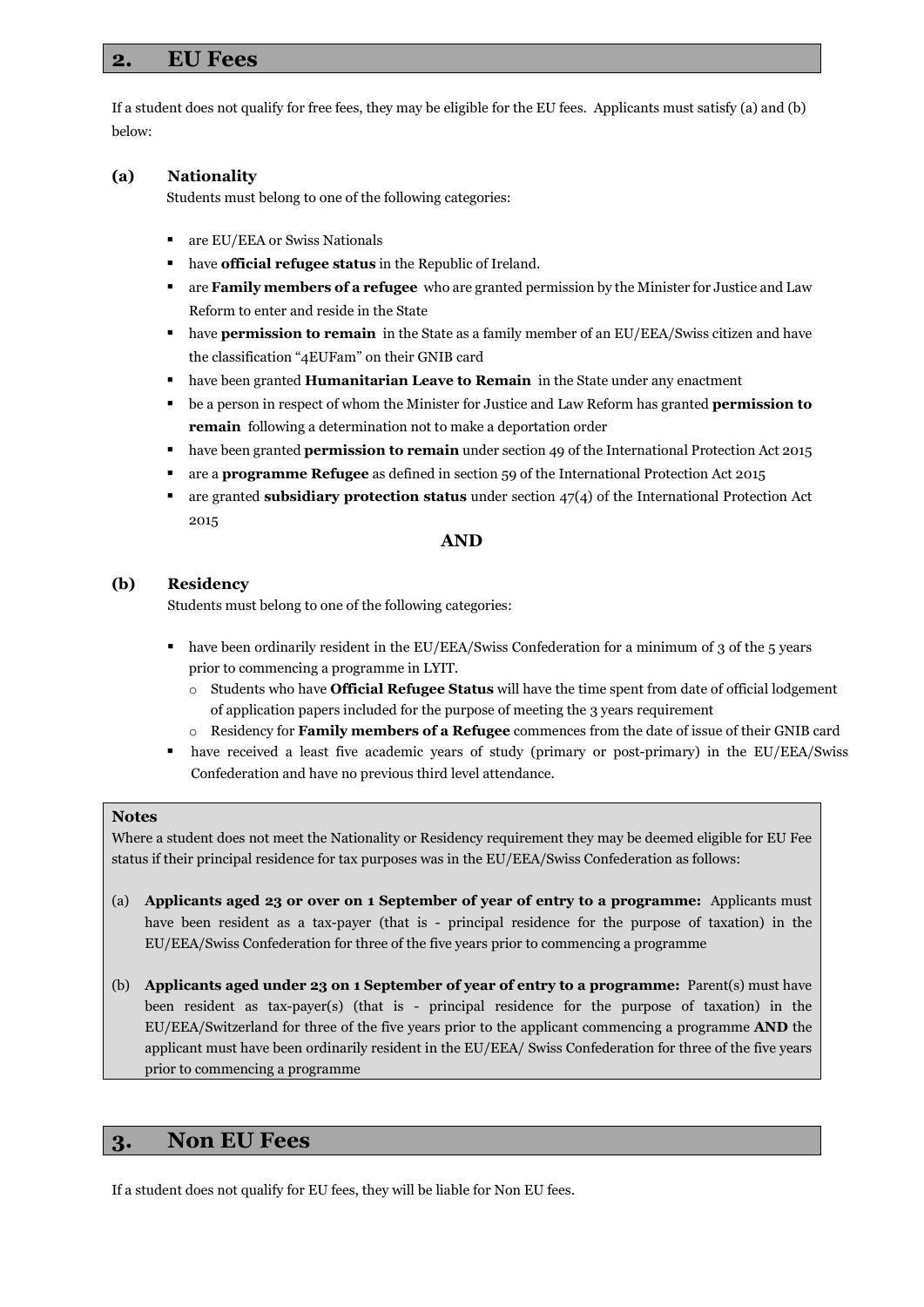# **4. Documentation**

#### **Nationality**

The following documentation is required to prove Nationality eligibility:

- Irish Birth Certificate or EU Passport **OR**
- Original letter from the Department of Justice, Equality and Law Reform declaring that the person is a Refugee under Section 17 of the Refugee Act, 1996. **OR**
- Original letter from the Department of Justice, Equality and Law Reform confirming the family member status of the refugee under Section 18 of the Refugee Act, 1996. A GNIB Residence Card must also be produced. **OR**
- Original family member's letter from the Department of Justice, Equality & Law Reform, a copy of passport and GNIB Residence Card bearing the title '4EUFAM'. It should be noted that a 'Stamp 4' is not sufficient for a student to qualify for Free Tuition Fees. The card must bear the title '**4EUFAM**'. **OR**
- Original letter from the Department of Justice, Equality and Law Reform stating that the person has Humanitarian Leave to Remain in the State, or Permission to Remain in the State following a determination not to make a deportation order. A copy of Passport and a GNIB Residence Card is also required. **OR**
- Letter from the Officer of the Promotion of Migrant Integration confirming Programme Refugee Status

### **AND**

## **Residency**

The following documentation is required to prove Residency eligibility:

#### **If applicant aged Under 23 on 1st September on year of entry to programme**

- Letter from School based in EU/EEA/Swiss Confederation confirming attendance for a minimum of three of the five years prior to entry or other proof of residence (e.g. P21) **AND**
- P21 tax certificates (or EU/EEA/Swiss equivalent) and/or Social welfare documentation for **parent(s)** of applicant must be submitted for a minimum of three of the five years prior to entry

#### **If applicant aged 23 or over on 1st September on year of entry to programme**

- P21 tax certificates (or EU/EEA/Swiss equivalent) and/or Social welfare documentation for **applicant** must be submitted for a minimum of three of the five years prior to entry **OR**
- Letter from School based in EU/EEA/Swiss Confederation confirming attendance for a minimum of three of the five years prior to entry